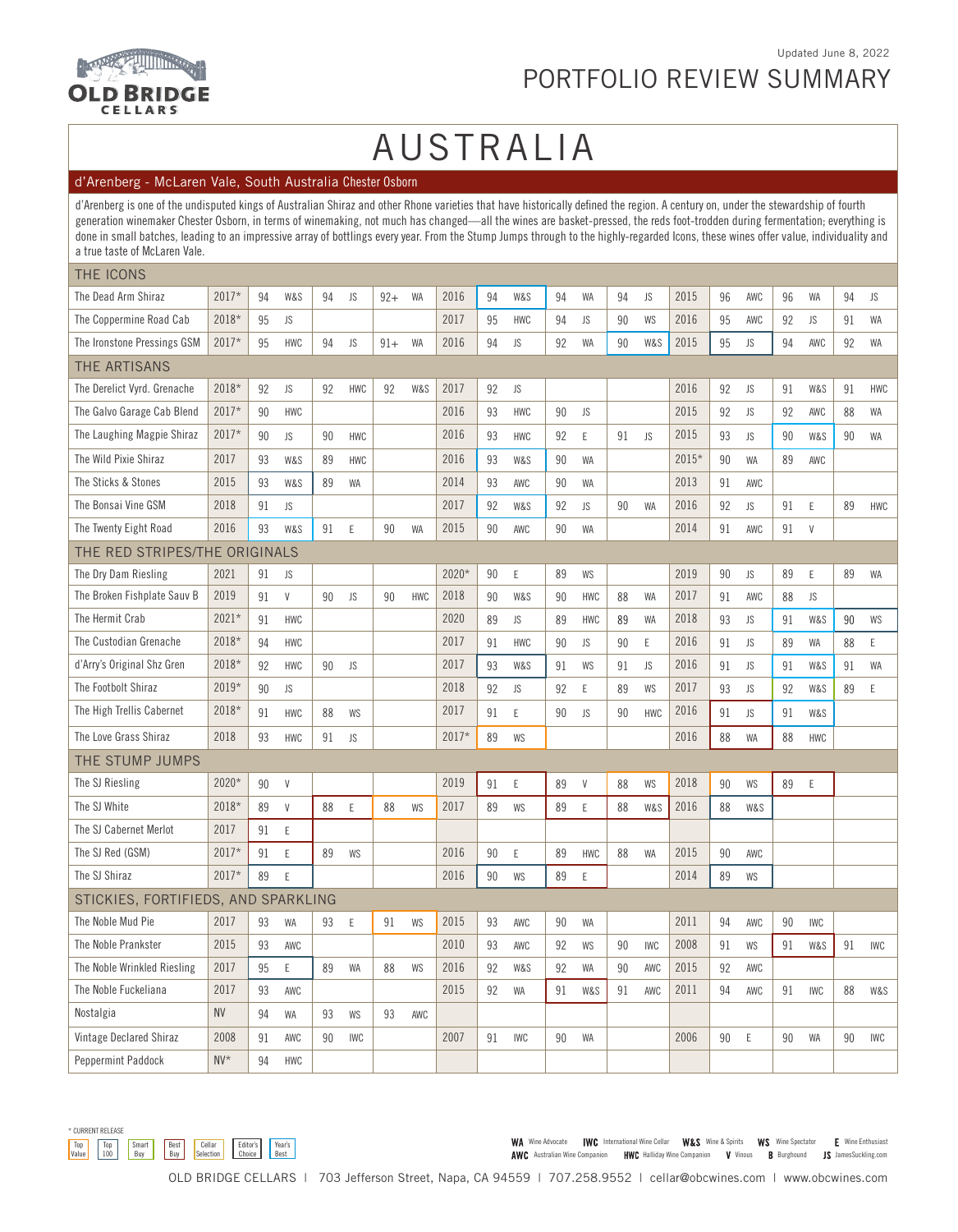### Brokenwood - Hunter Valley, New South Wales Stuart Hordern

A benchmark Australian winery founded in 1970 by Sydney trio Tony Albert, John Beeston and Australia's leading wine critic, James Halliday, Brokenwood evolved from a weekend venture into one of Australia's most reputable wine labels and winemakers, Iain Riggs, who has been with the winery since 1982. Brokenwood is known for producing some of Australia's most long-lived Semillons as well as one of the nation's most iconic single vineyard wines, the Graveyard Shiraz, which Australia's leading auction house, Langton's, lists among the top twenty-five in the country.

| <b>Hunter Valley Semillon</b> | 2020  | 91 |            | 91 | <b>WS</b>  |    |    | 2019    | 95 | <b>HWC</b> | 93 |     | 90    | WS        | 2018 | 92 |     | Q <sub>1</sub> | W&S        | 90    | WS |
|-------------------------------|-------|----|------------|----|------------|----|----|---------|----|------------|----|-----|-------|-----------|------|----|-----|----------------|------------|-------|----|
| Oakey Creek Semillon          | 2016* | 92 |            | 91 | <b>WA</b>  | 88 | WS | 2013    | 95 | AWC        | 92 | JS. | 92    | <b>WA</b> | 2011 | 93 | WS  | 93             | W&S        | 92    |    |
| <b>ILR Reserve Semillon</b>   | 2015  | 96 | JS         | 94 | <b>HWC</b> |    |    | $2014*$ | 99 | <b>HWC</b> | 96 | JS  | 95    |           | 2013 | 97 | AWC | 96             | JS         | 94    | WA |
| Hunter Valley Shiraz          | 2018  | 92 |            |    |            |    |    | $2017*$ | 95 | <b>HWC</b> | 95 | JS. |       |           | 2011 | 95 | AWC | 91             | <b>IWC</b> | 88    | WS |
| Graveyard Shiraz              | 2018  | 99 | <b>HWC</b> | 98 | JS         | 95 |    | 2017    | 99 | AWC        | 97 | JS  | $93+$ | WA        | 2014 | 98 | AWC | Q <sub>7</sub> | IS.        | $95+$ | WA |

### Chambers - Rutherglen, Victoria Stephen Chambers

Since establishment in 1858 in Victoria's famed Rutherglen region, winemaking duties at Chambers Rosewood have been handed down through six generations. Recognized the world over for their complexity, intensity and balance, Chambers crafts the most highly awarded fortified wines in the world. It's Rare Muscats and Muscadelles are national treasures, often scoring 100 perfect points from the US wine press; wines expertly blended from unctuous material that has matured quietly in the family cellars for more than ninety years.

| $\sim$ $\sim$<br>.<br>. . | .    | $\cdots$ |                          |           | .   |    | $\sim$ $\sim$  |       |    |     |    |                |    |       |     |     |                               |                      |            |
|---------------------------|------|----------|--------------------------|-----------|-----|----|----------------|-------|----|-----|----|----------------|----|-------|-----|-----|-------------------------------|----------------------|------------|
| Muscadelle NV             | Rare | 100      | <b>MAR</b><br><b>VVH</b> | ۵Q<br>ັບບ | AWC | 07 |                | Grand | 98 | AWC | 96 | 1 <sup>C</sup> | 96 | Ruth. | Ω   | AWC | $\Omega$<br>$J_{\mathcal{L}}$ | $\Omega$<br>ᆚ        |            |
| Muscat NV                 | Rare | 00       | <b>MIA</b><br>VVH        | 00        |     | 96 | <b>W&amp;:</b> | Grand | 98 |     | 96 | <b>HWC</b>     | 94 | Ruth. | g 3 |     | 0 <sub>0</sub><br>JL          | Q <sub>0</sub><br>JL | <b>HWC</b> |

### Cullen Wines - Margaret River, Western Australia Vanya Cullen

A founding winery of Margaret River, Cullen was established in 1971 by pioneering winemakers Kevin and Diana Cullen. Since then, an unrelenting a commitment to quality, integrity and biodynamics has positioned Cullen as one of Australia's greatest estates. The mature vineyards produce elegant, age-worthy wines drawing worldwide critical acclaim.

| Dancing in the Sun               | 2019                                                | 90 |              | 88 | <b>WS</b>  |    | 2018    | 92 | W&S        | 91 | $\mathcal{U}$ | 91 | JS.    |         |    |            |       |            |    |              |
|----------------------------------|-----------------------------------------------------|----|--------------|----|------------|----|---------|----|------------|----|---------------|----|--------|---------|----|------------|-------|------------|----|--------------|
| Sauvignon Blanc Semillon         | $2017*$                                             | 95 | <b>JS</b>    | 95 | <b>HWC</b> | 93 | 2016    | 94 | <b>WA</b>  | 90 | <b>WS</b>     | 90 |        | 2015    | 96 | AWC        | 93    | <b>JS</b>  | 92 | $\mathsf{V}$ |
| Kevin John Chardonnay            | 2020*                                               | 98 | <b>HWC</b>   |    |            |    | 2019    | 98 | HWC        | 97 |               | 95 | $\vee$ | 2018    | 98 | <b>JS</b>  | 97    | <b>HWC</b> | 96 | E            |
| <b>Cabernet Sauvignon Merlot</b> | $2020*$                                             | 94 | <b>JS</b>    | 94 | <b>HWC</b> |    | 2018    | 95 | <b>HWC</b> | 93 |               | 93 | $\vee$ | 2017    | 96 | <b>HWC</b> | 95    |            | 93 | <sub>V</sub> |
| Red Moon                         | 2019                                                | 92 |              | 89 | <b>WS</b>  |    | 2018    | 95 | <b>HWC</b> | 91 | $\mathcal{U}$ | 89 | WS     | $2017*$ | 95 | <b>HWC</b> | 92    | <b>JS</b>  | 88 | E            |
| Diana Madeline Cab Merlot        | 2020                                                | 98 | <b>HWC</b>   |    |            |    | $2019*$ | 98 | <b>HWC</b> | 96 |               |    |        | 2018    | 99 | <b>JS</b>  | 98    | <b>HWC</b> | 96 | - E          |
| Vanya Cabernet Sauvignon         | 2016                                                | 98 | <b>HWC</b>   | 97 | <b>JS</b>  |    | 2015    | 99 | <b>HWC</b> |    |               |    |        | 2012    | 99 | AWC        | $97+$ | WA         | 96 | JS.          |
| Amber                            | $2020*$                                             | 93 | $\mathsf{V}$ | 90 | E          |    | 2018    | 93 | <b>JS</b>  | 91 | <b>WA</b>     |    |        | 2017    | 89 | E          |       |            |    |              |
| -<br>$\sim$                      | <b>All the Community of the Community Community</b> |    |              |    |            |    |         |    |            |    |               |    |        |         |    |            |       |            |    |              |

### Devil's Corner - Tasmania, Joel Tilbrook

Devil's Corner, on Tasmania's East Coast, is one of the wildest and relentless environments on Earth. People say you are a product of your environment and Devil's Corner believes the harshest conditions yield the greatest results. The name comes from intrepid sailors who, while navigating Tasmania's Tamar River, discovered a treacherous bend and named it Devil's Corner. Beyond the tumultuous reach, they found an amazing sanctuary where still waters rewarded their impressive navigational efforts. Today it is home to some of the most stunning vineyards in Tasmania.

| Chardonnay                   | $2021*$ | 88 | <b>HWC</b> |    |            |    |    | 2020 | 93 | <b>HWC</b> | 92 |    | 88 | WS |  |  |
|------------------------------|---------|----|------------|----|------------|----|----|------|----|------------|----|----|----|----|--|--|
| Pinot Noir                   | 2019    | 92 |            | 92 | <b>HWC</b> | 90 | WS | 2018 | 89 | <b>HWC</b> |    |    |    |    |  |  |
| <b>Resolution Pinot Noir</b> | 2018    | 93 | <b>HWC</b> | 91 |            |    |    | 2017 | 94 | <b>HWC</b> | 93 | JS |    |    |  |  |
| <b>Resolution Chardonnay</b> | $2019*$ | 94 | <b>HWC</b> |    |            |    |    |      |    |            |    |    |    |    |  |  |
|                              |         |    |            |    |            |    |    |      |    |            |    |    |    |    |  |  |

### Frisk Prickly - Alpine Valleys, Victoria

A team of young gun Australian winemakers and growers couldn't help but ponder the 'Riesling Revolution' as they worked their magic with some of the finest fruit in the downright cold-climate of Victoria's Alpine Valleys. Seeing friends slurp down their juice almost any time of the day (brunch-time drinkers were indebted to its low 9% alcohol), alone or with one of their damn hot Thai curries, piqued the thought that a few outside their little hamlet might be equally enamored by it.

| ____     |      |    |            |    |    | . |  | $\sim$ |  |  |
|----------|------|----|------------|----|----|---|--|--------|--|--|
| Riesling | 2019 | 89 |            | 89 | WS |   |  |        |  |  |
| Rosso    | 2012 | 88 | <b>IWC</b> |    |    |   |  |        |  |  |



WA Wine Advocate | WC International Wine Cellar W&S Wine & Spirits WS Wine Spectator E Wine Enthusiast AWC Australian Wine Companion HWC Halliday Wine Companion V Vinous B Burghound JS JamesSuckling.com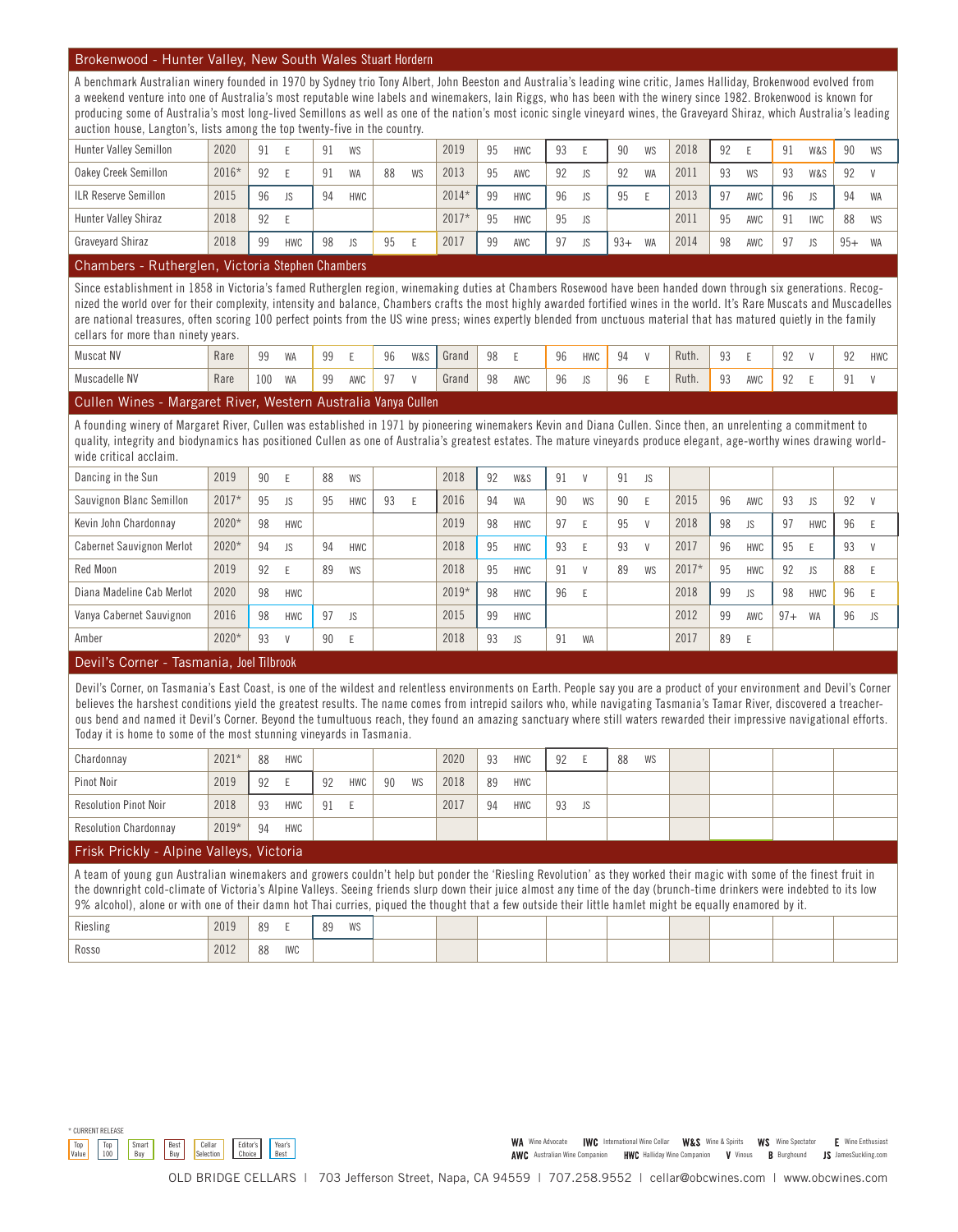### Greg Norman Estates - Limestone Coast, South Australia Kate Goodman

Greg Norman Estates, founded in 1996, is a collection of fine wines crafted from stunning wine regions in California, New Zealand, and Greg's homeland of Australia. The selected growing regions are appreciated for the incredible wines they produce and the personal influence they have had on the Norman family over Greg's many years professionally touring the world. A strong believer in the role of wine as part of an active, easygoing lifestyle, Greg's aim is to produce approachable yet bold wines to be enjoyed by family, fans and wine enthusiasts alike.

| Limestone Coast Cabernet   | 2019    | 90  |    |  | 2018* | 90 |    |    |  |  |  |
|----------------------------|---------|-----|----|--|-------|----|----|----|--|--|--|
| Limestone Coast Shiraz     | 2018    | -90 | WS |  |       |    |    |    |  |  |  |
| Limestone Coast Shiraz-Cab | $2019*$ | 89  |    |  | 2018  | 88 | WS | 88 |  |  |  |

### Innocent Bystander - Yarra Valley, Victoria Joel Tilbrook

Innocent Bystander is a privately owned, estate based wine grower and winemaker in the Yarra Valley, one hour east of Melbourne. First released in 2003, Innocent Bystander is forever expanding its horizons to craft wines reflecting the purest interpretation of style available. These wines have a personality all of their own: distinctly regional, expressive and definitely not your run of the mill varietal blends.

| Moscato      | 2020    | 89 | WS |    |    |     | 2019  | 88 | <b>WA</b> |    |            | 2017 | 89 | $\mathbf{u}$ |    |    |    |     |
|--------------|---------|----|----|----|----|-----|-------|----|-----------|----|------------|------|----|--------------|----|----|----|-----|
| Pinot Gris   | 2018    | 88 | WA | 88 | 88 | HWC | 2017  | 91 | JS        |    |            | 2016 | 88 | AWC          |    |    |    |     |
| Pinot Noir   | 2019    | 90 |    |    |    |     | 2018* | 90 | <b>JS</b> | 88 | <b>HWC</b> | 2017 | 91 | JS           | 88 | WS |    |     |
| Shiraz/Syrah | $2019*$ | 89 |    |    |    |     | 2018  | 91 | WS        |    |            | 2016 | 94 | AWC          | 92 | JS | 92 | W&S |

### Jasper Hill - Heathcote, Victoria Ron Laughton

Jasper Hill, established in 1975 by the Laughton family, produces some of Australia's most compelling Shirazes. Situated on ancient Cambrian soils in Victoria's Heathcote region, the dry-farmed, biodynamic vineyards have been largely responsible for establishing the area as one of Australia's greatest red wine regions. It is the Laughtons' commitment to low yields, dry farming and non-interventionist, biodynamic viticulture that place Jasper Hill among Australia's premier producers.

| Cornella Grenache          | 2012    | 94 | AWC        | 92 | <b>IWC</b> |    |           | 2009    | $91+$ | <b>IWC</b> | 91 | <b>WA</b>  | 90 | WS  | 2008 | 92 | <b>WA</b> | 92 | W&S | 91 | <b>IWC</b> |
|----------------------------|---------|----|------------|----|------------|----|-----------|---------|-------|------------|----|------------|----|-----|------|----|-----------|----|-----|----|------------|
| Georgia's Paddock Shiraz   | $2019*$ | 95 | <b>HWC</b> |    |            |    |           | 2016    | 95    | WA         | 93 | <b>WS</b>  | 91 | W&S | 2015 | 96 | <b>WA</b> | 95 | WS  | 95 | AWC        |
| Georgia's Paddock Riesling | 2018    | 94 |            | 94 | <b>HWC</b> | 89 | <b>WA</b> | 2017    | 91    | WA         | 88 | <b>HWC</b> |    |     | 2015 | 92 |           | 90 | WS  |    |            |
| Emily's Paddock Shiraz     | 2017    | 96 | <b>HWC</b> |    |            |    |           | 2016    | 94    | <b>WA</b>  |    |            |    |     | 2015 | 96 | AWC       | 94 | WA  | 93 | WS         |
| Occam's Razor Shiraz       | 2017    | 93 | WS         | 92 |            | 90 | <b>WA</b> | $2015*$ | 95    | WS         | 94 | W&S        | 92 |     | 2014 | 93 | WS        | 93 |     | 90 | W&S        |

### John Duval Wines - Barossa Valley, South Australia John Duval

John Duval is one of Australia's most highly-regarded winemakers. As Penfolds' Chief Winemaker and custodian of Australia's famous Grange, he was instrumental in establishing Penfolds as one of the world's great wineries. Inspired by the Barossa Valley's old vine vineyards, John established his own label in 2003 and now crafts intense, focused wines that are as distinctive as the region's diverse terroir.

| $2019*$<br>2020<br>2018<br>92<br>92<br>92<br>95<br>92<br>91<br>93<br>Plexus White Blend (MRV)<br><b>JS</b><br><b>HWC</b><br>JS.<br>$\mathsf{V}$<br><b>HWC</b><br>$\mathcal{U}$<br>$2019*$<br>2018<br>2017<br>Plexus Red Blend (SGM)<br>95<br>92<br>94<br>91<br><b>HWC</b><br><b>HWC</b><br>WS<br>92<br><b>JS</b><br>93<br>94<br>WS<br>94<br>HWC<br>V |  |  |  |  |  |  |  |  |  |  |  |
|------------------------------------------------------------------------------------------------------------------------------------------------------------------------------------------------------------------------------------------------------------------------------------------------------------------------------------------------------|--|--|--|--|--|--|--|--|--|--|--|
|                                                                                                                                                                                                                                                                                                                                                      |  |  |  |  |  |  |  |  |  |  |  |
|                                                                                                                                                                                                                                                                                                                                                      |  |  |  |  |  |  |  |  |  |  |  |
| 2020*<br>2019<br>2018<br><b>Entity Shiraz</b><br>94<br>94<br>94<br>97<br>92<br>WS<br>WS<br>93<br><b>HWC</b><br>94<br>JS.<br><b>HWC</b><br><b>WA</b>                                                                                                                                                                                                  |  |  |  |  |  |  |  |  |  |  |  |
| $2017*$<br>2018<br>2016<br>96<br>92<br>96<br>97<br>93<br>94<br>93<br>93<br>Annexus Grenache<br>WA<br><b>HWC</b><br>JS<br>90<br>AWC<br><b>HWC</b><br><b>JS</b><br>$\mathbf{V}$                                                                                                                                                                        |  |  |  |  |  |  |  |  |  |  |  |
| 2018<br>$2017*$<br>2016<br>97<br>Annexus Matro<br>97<br>97<br>93<br>93<br>93<br><b>HWC</b><br>94<br>94<br><b>JS</b><br><b>HWC</b><br>90<br>$\mathbf{V}$<br>AWC<br>JS<br>WA                                                                                                                                                                           |  |  |  |  |  |  |  |  |  |  |  |
| 2018<br>$2017*$<br>2016<br>Eligo Shiraz<br>97<br>96<br>94<br>98<br>95<br>95<br><b>JS</b><br>WS<br>Е.<br>AWC<br>94<br>AWC<br>WA                                                                                                                                                                                                                       |  |  |  |  |  |  |  |  |  |  |  |
| 2018<br>2017<br>98<br>Integro Cabernet Sauvignon<br>96<br>96<br><b>JS</b><br><b>HWC</b><br>96<br>JS.<br>V                                                                                                                                                                                                                                            |  |  |  |  |  |  |  |  |  |  |  |

### Kilikanoon - Clare Valley, South Australia Kevin Mitchell

Founded in 1997 by Kevin Mitchell, Kilikanoon is a boutique winery with an international reputation for producing regionally expressive, terroir-driven wines. Mature vineyards of Shiraz, Cabernet, Grenache and Riesling planted by Kevin's father, Mort in the 1960s, form the heart of the estate vineyards, leading critics worldwide to rate Kilikanoon as one of Clare's leading wineries.

| Mort's Block Riesling       | $2021*$ | 94 | JS.        | 92 | <b>HWC</b> |    |           | 2017 | 96 | AWC        | 90 | <b>WA</b>  |    |           | 2016    | 95 | AWC        | 93 | W&S | $91+$ | WA        |
|-----------------------------|---------|----|------------|----|------------|----|-----------|------|----|------------|----|------------|----|-----------|---------|----|------------|----|-----|-------|-----------|
| Mort's Reserve Riesling     | $2017*$ | 96 | <b>JS</b>  | 95 | <b>HWC</b> | 92 | <b>WA</b> | 2016 | 96 | <b>HWC</b> | 93 | <b>WA</b>  | 92 | JS        | 2015    | 96 | <b>HWC</b> | 93 |     | 93    | <b>JS</b> |
| The Lackey Shiraz           | 2013    | 89 | <b>WS</b>  |    |            |    |           |      |    |            |    |            |    |           |         |    |            |    |     |       |           |
| Killerman's Run Riesling    | 2021    | 93 | <b>JS</b>  |    |            |    |           | 2020 | 90 | WS         | 89 |            | 89 | <b>WA</b> | 2019    | 92 | <b>HWC</b> | 89 |     |       |           |
| Killerman's Run Shiraz      | $2019*$ | 91 | WS         | 91 | JS         | 90 | E         | 2018 | 91 | JS         | 91 | <b>HWC</b> |    |           | 2017    | 91 | <b>HWC</b> | 90 | JS  | 88    | WS        |
| Killerman's Run Cab Sauv    | $2019*$ | 91 | <b>JS</b>  | 90 | <b>WA</b>  | 90 | WS        | 2018 | 91 | <b>HWC</b> | 90 | <b>JS</b>  |    |           | 2017    | 93 | <b>HWC</b> | 91 | JS  |       |           |
| Killerman's Run GSM         | 2020*   | 91 | <b>JS</b>  |    |            |    |           | 2018 | 92 | JS         | 90 |            | 89 | WS        | 2017    | 94 | <b>HWC</b> | 92 | JS  | 90    | WS        |
| <b>Blocks Road Cabernet</b> | 2018*   | 93 | HWC        | 92 | <b>WA</b>  | 91 |           | 2016 | 94 | <b>HWC</b> | 91 |            | 90 | WS        | 2015    | 94 | AWC        | 92 | JS  |       |           |
| Prodigal Grenache           | 2015    | 92 | <b>HWC</b> |    |            |    |           | 2014 | 92 | JS         | 90 |            |    |           | $2013*$ | 93 | AWC        | 92 | JS  | 91    |           |



WA Wine Advocate | WC International Wine Cellar W&S Wine & Spirits WS Wine Spectator E Wine Enthusiast AWC Australian Wine Companion HWC Halliday Wine Companion V Vinous B Burghound JS JamesSuckling.com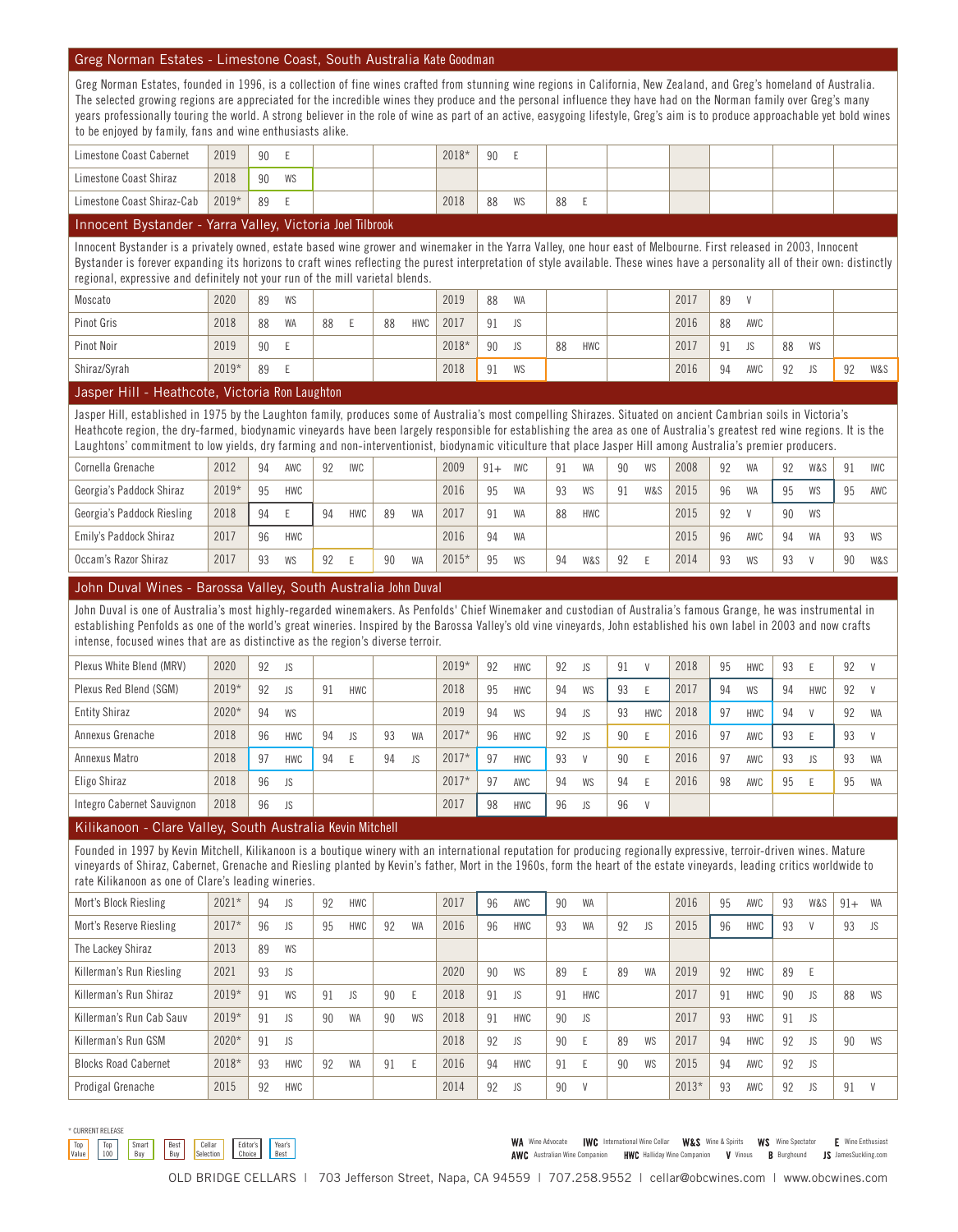| Lasining Fatata - Magazaret Dinag Maataga Anatosiis The Loutt |         |    |            |    |            |    |           |      |    |            |    |               |       |           |      |       |           |    |           |    |  |
|---------------------------------------------------------------|---------|----|------------|----|------------|----|-----------|------|----|------------|----|---------------|-------|-----------|------|-------|-----------|----|-----------|----|--|
| Attunga 1865 Shiraz                                           | $2014*$ | 95 | WA         | 95 | <b>HWC</b> | 93 | <b>JS</b> | 2013 | 97 | AWC        | 95 | $\mathcal{U}$ | $94+$ | <b>WA</b> | 2012 | 97    | AWC       | 94 |           | 94 |  |
| Oracle Shiraz                                                 | 2016    | 95 | <b>HWC</b> | 93 | <b>WA</b>  | 93 |           | 2015 | 95 | AWC        | 94 | <b>WA</b>     | 94    | JS        | 2014 | 93    | AWC       |    |           |    |  |
| The Duke Grenache                                             | 2016    | 93 | JS.        | 93 | <b>WA</b>  | 92 | WS        | 2015 | 96 | <b>HWC</b> | 93 | <b>IS</b>     |       |           | 2014 | 92    | JS.       |    |           |    |  |
| <b>Covenant Shiraz</b>                                        | $2017*$ | 95 | <b>HWC</b> | 94 | <b>WA</b>  | 91 |           | 2015 | 95 | AWC        | 91 | IS.           |       |           | 2013 | $93+$ | <b>WA</b> | 92 | <b>WA</b> | 92 |  |

### Leeuwin Estate - Margaret River, Western Australia Iim Lovett

After an extensive search in 1972 for the most suitable, premium viticultural area in Australia, Robert Mondavi singled out the future site of Leeuwin Estate. Thrust into the international spotlight when their 1980 Art Series was awarded Decanter's highest accolade, the Estate has since performed with stellar consistency, firmly establishing themselves as one of Australia's leading wineries.

| Siblings Sauv Blanc        | 2020    | 92 | <b>HWC</b> | 91 |    | 91 | $\mathcal{M}$ | 2019  | 91 | WS         | 90 |           | 90 | JS.        | 2018 | 91 | <b>JS</b>  | 91 | AWC        | 89 |           |
|----------------------------|---------|----|------------|----|----|----|---------------|-------|----|------------|----|-----------|----|------------|------|----|------------|----|------------|----|-----------|
| Siblings Shiraz            | 2018*   | 90 | JS.        | 90 |    | 90 | $\mathsf{V}$  | 2017  | 91 | JS         | 91 | AWC       | 90 |            | 2016 | 92 | AWC        | 92 |            | 91 | - IS      |
| Prelude Chardonnay         | 2020*   | 92 |            | 90 | WS |    |               | 2019  | 94 | <b>HWC</b> | 92 |           | 92 | JS.        | 2018 | 96 | <b>HWC</b> | 93 | <b>JS</b>  | 92 |           |
| Prelude Cabernet Sauvignon | 2018*   | 96 | <b>HWC</b> | 93 | V  | 90 | WS            | 2017  | 93 | <b>HWC</b> | 93 | W&S       | 93 | E          | 2016 | 94 |            | 92 | W&S        | 89 | WS        |
| Art Series Riesling        | 2020    | 94 | <b>HWC</b> | 90 | WS |    |               | 2019  | 92 | JS         | 91 |           | 90 | <b>HWC</b> | 2018 | 93 | <b>JS</b>  | 91 | <b>HWC</b> | 90 | <b>WA</b> |
| Art Series Chardonnay      | 2019*   | 98 | <b>HWC</b> |    |    |    |               | 2018  | 98 | <b>HWC</b> | 97 | <b>WS</b> | 96 | V          | 2017 | 99 | <b>HWC</b> | 96 | WS         | 96 | V         |
| Art Series Shiraz          | 2019    | 89 | WS         |    |    |    |               | 2018* | 96 | <b>HWC</b> | 91 | W&S       | 90 | E          | 2017 | 95 | <b>HWC</b> | 92 | WA         | 92 | JS.       |
| Art Series Cabernet        | $2017*$ | 97 | <b>HWC</b> | 94 | WS | 94 |               | 2016  | 97 | <b>HWC</b> | 95 |           | 94 | W&S        | 2015 | 95 | W&S        | 94 |            | 92 | WS        |
|                            |         |    |            |    |    |    |               |       |    |            |    |           |    |            |      |    |            |    |            |    |           |

### Penley Estate - Coonawarra, South Australia Kate Goodman

Penley Estate is located in the heart of Australia's greatest Cabernet wine region: Coonawarra. Established in 1988 by Kym Tolley, a direct descendant of the pioneering Penfold and Tolley winemaking families, Coonawarra's famed terra rossa soils were selected for their ability to produce terroir-driven wines of true regional character. The estate is now widely regarded as one of the region's leading producers.

| <b>Francis Cabernet Franc</b>     | 2021    | 91 | <b>JS</b>  |    |            |    |    | 2020* | 90 |            | 88 | HWC        |    |    | 2019 | 92 |     | 89 | <b>HWC</b> | 88 | WS         |
|-----------------------------------|---------|----|------------|----|------------|----|----|-------|----|------------|----|------------|----|----|------|----|-----|----|------------|----|------------|
| <b>Phoenix Cabernet Sauvignon</b> | $2020*$ | 92 | <b>JS</b>  | 92 | <b>HWC</b> |    |    | 2019  | 94 |            | 93 | <b>HWC</b> | 92 | WS | 2018 | 92 | JS  | 92 |            | 91 | WS         |
| Atlas Shiraz                      | 2018    | 88 | W&S        | 88 | <b>HWC</b> |    |    | 2017  | 89 | <b>WA</b>  |    |            |    |    | 2016 | 92 | AWC | 89 | WS         | 88 |            |
| <b>Helios Cabernet Sauvignon</b>  | 2019    | 97 | <b>HWC</b> | 95 | JS.        |    |    | 2018* | 95 |            | 95 | <b>HWC</b> | 94 | WS | 2016 | 97 | AWC | 94 | <b>WA</b>  |    |            |
| Project VIII Shiraz Cabernet      | 2020*   | 92 | <b>HWC</b> | 91 | WS         |    |    |       |    |            |    |            |    |    |      |    |     |    |            |    |            |
| Project E Cabernet                | $2020*$ | 94 | <b>JS</b>  | 92 | <b>HWC</b> |    |    |       |    |            |    |            |    |    |      |    |     |    |            |    |            |
| <b>Steyning Cabernet</b>          | 2017    | 95 | <b>HWC</b> | 93 | <b>JS</b>  | 92 |    | 2016  | 91 | <b>WA</b>  | 90 | <b>HWC</b> |    |    | 2015 | 94 | AWC | 93 | WS         | 92 |            |
| <b>Tolmer Cabernet Sauvignon</b>  | $2019*$ | 93 | <b>HWC</b> | 93 | <b>JS</b>  | 92 | WS | 2018  | 94 | <b>HWC</b> | 94 |            | 93 | WS | 2017 | 93 | JS  | 91 | WA         | 90 | <b>HWC</b> |

### Shoofly - Adelaide, South Australia Ben Riggs

Australians are serious about keeping their cool. They may look relaxed as they casually shoo away the incessantly buzzing flies, but the message is clear - life's not going to get them down! What they do take seriously is their winemaking, and it shows with Shoofly's collection of robust wines crafted from hand-selected vineyard sites. These are wines that show Australia at its best.

| Chardonnay | $2015*$ | ۵n           |     | 89 | WS | 0 <sub>0</sub> | 2013 | 91 | <b>AWC</b> | 89<br>$\sim$ | $\mathbf{v}$ | 2012 | 89 | <b>WS</b> | OJ.      | <b>IWC</b>         | 89 | AWC |
|------------|---------|--------------|-----|----|----|----------------|------|----|------------|--------------|--------------|------|----|-----------|----------|--------------------|----|-----|
| Shiraz     | 2017    | $\mathbf{C}$ | W&S |    |    |                | 2016 | 90 | <b>HWC</b> | 88           | WS           | 2015 | 90 |           | 00<br>oo | <b>IMC</b><br>VV J |    |     |

### Tamar Ridge - Tasmannia, Joel Tilbrook

As the name suggests, Tamar Ridge sits high on the western slopes of the Tasmania's Tamar Yalley overlooking the Tamar River. For over 20 years, the winemakers have balanced the art and science of winemaking to craft elegant and multi-dimensional Pinot Noir wines that are regarded as among Tasmania's – and the world's – best.

| $2019*$<br>2018<br>Pinot Noir<br>11111C<br><b>MC</b><br>ΩΩ<br>$\sim$<br>0F<br>.<br><b>TIVYU</b><br>- Y V J<br>vu<br>ے ب<br>いぃ |
|-------------------------------------------------------------------------------------------------------------------------------|
|-------------------------------------------------------------------------------------------------------------------------------|

### Yeringberg - Yarra Valley, Victoria Sandra de Pury

Celebrating more than 150 years and five generations strong. A jewel of a vineyard replanted in 1969 on the site of what was one of Australia's most famous vineyards of the nineteenth century. Older vintages of the cabernet have had critics such as Hugh Johnson draw comparisons to Chateau Lafite! The tradition continues with the great-granddaughter, Sandra de Pury, of the founder now producing perfectly poised wines from extremely low yielding vines.

| Marsanne Roussanne    | 2018  | 94 |     | 94 | JS         | 91 | WA         | 2017  | 95 | AWC        | 92 | JS |       |            | 2016* | 95 | HWC | 94 | JS | 93 |           |
|-----------------------|-------|----|-----|----|------------|----|------------|-------|----|------------|----|----|-------|------------|-------|----|-----|----|----|----|-----------|
| Chardonnay            | 2018* | 95 | WE  | 93 | JS         | 92 | <b>HWC</b> | 2017  | 95 | AWC        | 94 | WS | 92    | JS         | 2016  | 95 | AWC | 94 | JS | 93 | <b>WA</b> |
| Viognier              | 2017  | 94 | AWC | 93 | <b>JS</b>  | 88 | WS         | 2016  | 93 | AWC        | 93 | JS | $91+$ | <b>WA</b>  | 2015  | 91 | AWC | 90 | WA |    |           |
| Pinot Noir            | 2017  | 95 | JS  | 93 | <b>HWC</b> |    |            | 2016  | 93 | JS         | 92 |    | 9     | AWC        | 2015  | 95 | AWC | 90 | WS |    |           |
| Shiraz                | 2018  | 95 | JS  | 95 |            | 92 | WS         | 2017  | 93 | JS         | 90 | WS | 88    | <b>HWC</b> | 2016  | 94 | AWC | 92 | WS | 91 | <b>JS</b> |
| <b>Cabernet Blend</b> | 2018  | 96 | JS  | 96 | <b>HWC</b> | 94 |            | 2017* | 95 | <b>HWC</b> | 95 | ъ. | 94    | JS         | 2016  | 94 | JS  | 93 | WS | 91 |           |

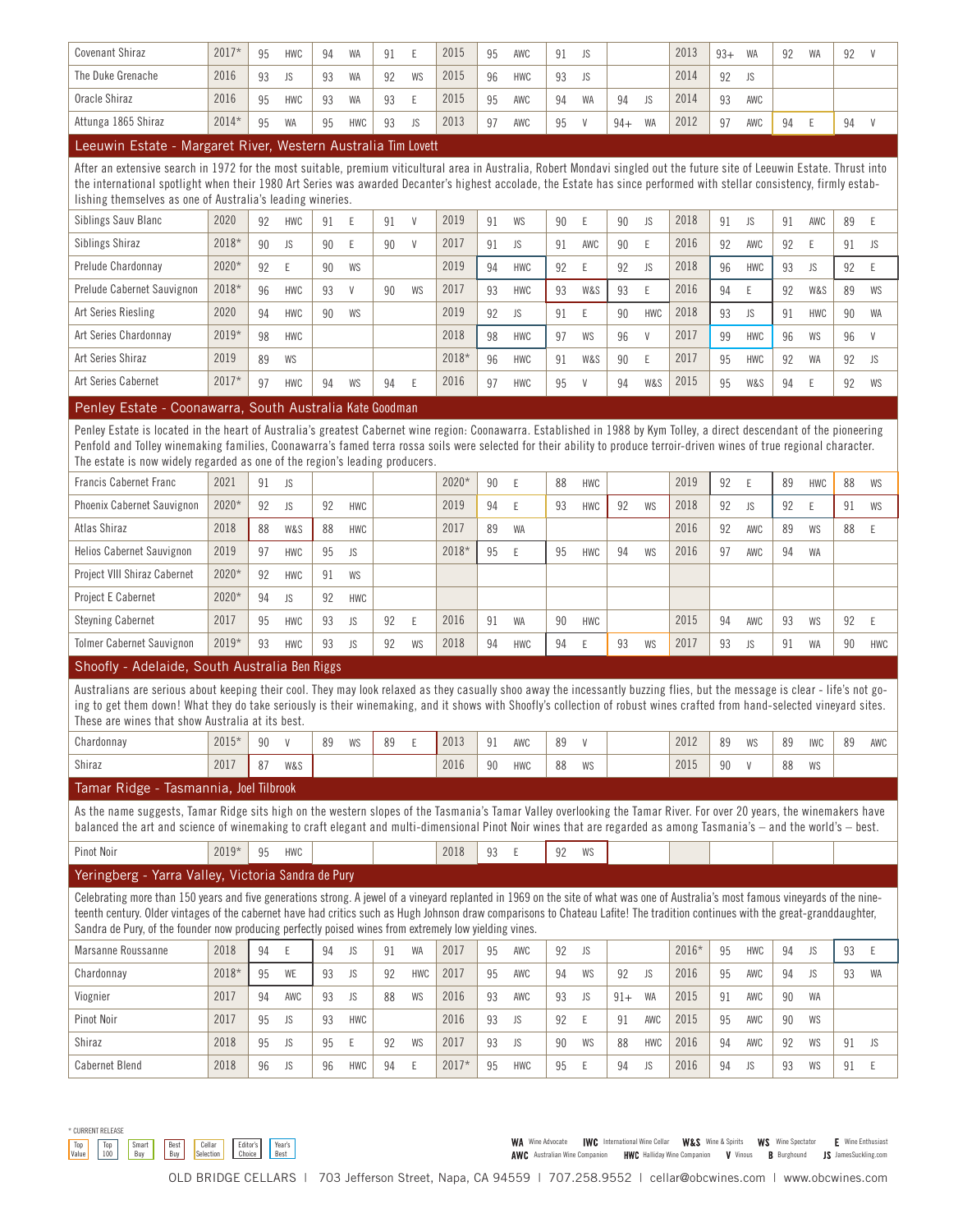# FRANCE

### Champagne Collet - Aÿ, France Sebastien Walasiak

A founding member of COGEVI, Champagne Collet's history harkens back to being at the center of the Revolt Champenoise that began in 1911 and was the impetus for declaring Champagne an appellation. Collet is one of the few champagne houses to have access 600+ acres of Grand Cru and Premier Cru vineyards. And with gastronomy in mind Sebastien Walasiak selects fruit from these vineyards based on power and concentration. Collet's image reflects the Art Deco period that unleashed a creative wave and was the perfect accompaniment to the joy and abandon of life in the 1920s.

| Blanc de Blancs Premier Cru  | $N V^*$   | 93 | E   | 90 | WS  |    |    |      |    |    |     |    |    |  |  |
|------------------------------|-----------|----|-----|----|-----|----|----|------|----|----|-----|----|----|--|--|
| Brut Rosé                    | $N V^*$   | 91 | WS  | 89 | W&S | 88 | н. |      |    |    |     |    |    |  |  |
| Brut Art Deco Premier Cru    | $N V^*$   | 91 | WS  | 90 | E   |    |    |      |    |    |     |    |    |  |  |
| Brut Vintage Millésime       | 2008      | 92 | E   |    |     |    |    | 2004 | 91 | 90 | W&S | 90 | WS |  |  |
| <b>Brut Esprit Couture</b>   | <b>NV</b> | 94 | - E | 90 | W&S |    |    |      |    |    |     |    |    |  |  |
| Brut Vint, Collection Privée | 2008      | 90 | WS  |    |     |    |    | 2006 | 93 | 91 | W&S |    |    |  |  |

#### Chateau Seraphine - Pomerol, France Charlotte Krajewski

 In 2016, the Krajewski family, proprietors of nearby Clos Cantenac in Saint-Emilion, acquired the vines and buildings of two Pomerol estates, Chateau Monbrun and Clos Picassou. The father-daughter team, Martin and Charlotte Krajewski, quickly recognized that property for sale isn't something that happens a lot in Pomerol and that this was a rare opportunity they needed to make happen! The following year the merged properties were renamed Chateau 'Séraphine' after Martin's grandmother.

| Chateau Seraphine | $2019*$ | $Q \Lambda$ | 94                   | <b>WA</b> | 2018 | QF<br>JU | W&S | 94 | <b>IAIA</b><br><b>VVH</b> | 94 | 2017 | 94 | <b>MAD</b><br><b>VVH</b> |  |  |
|-------------------|---------|-------------|----------------------|-----------|------|----------|-----|----|---------------------------|----|------|----|--------------------------|--|--|
| L'Innocence       | 2018    | ng<br>ັ     | Q <sub>0</sub><br>JL | W&S       |      |          |     |    |                           |    |      |    |                          |  |  |

### Clos Cantenac - Saint-Emilion, France Charlotte Krajewski

Clos Cantenac is a small but seductive 15 acre property with carefully planted vines on an exceptional "terroir" close to the prehistoric "Megalith de Pierrefitte." This enchanting Saint-Emilion vineyard and ancient 200-year-old winery was purchased in January 2007 by Martin Krajewski along with his great friend and wine enthusiast Marcus Le Grice from New Zealand. Clos Cantenac proudly respects both the history and culture of the region to traditionally craft these fine Grand Cru wines.

| Petit Cantenac                               | 2018* | 90 | WA |    |     |    |              | 2016  | 93 |               | 90 | JS. | 89 | <b>WA</b> | 2012 | 88 |               | 88 | W&S       |  |
|----------------------------------------------|-------|----|----|----|-----|----|--------------|-------|----|---------------|----|-----|----|-----------|------|----|---------------|----|-----------|--|
| Clos Cantenac                                | 2018  | 93 | WA | 90 | JS. | 88 | $\mathsf{V}$ | 2016* | 92 | <b>WA</b>     | 91 | JS. |    |           | 2015 | 94 |               | 92 | <b>WA</b> |  |
| L'Exuberance Rosé                            | 2020  | 88 |    |    |     |    |              | 2019* | 88 | $\mathcal{U}$ |    |     |    |           | 2017 | 89 | $\mathcal{U}$ |    |           |  |
| La Devine                                    | 2018  | 91 |    |    |     |    |              |       |    |               |    |     |    |           |      |    |               |    |           |  |
| Domaine de Nizes Languedes France Veuisr Lus |       |    |    |    |     |    |              |       |    |               |    |     |    |           |      |    |               |    |           |  |

### Domaine de Nizas - Languedoc, France Xavier-Luc

Located near the medieval village of Pézenas in the heart of the Languedoc region, Domaine de Nizas' terroir is the unique mosaic of three soil types. Limestone Clay (Marne Calcaire) are white soils that make powerful wines. The Basalt soils are volcanic based, unique within the Languedoc region, and rare throughout the world. River gravel (Villafranchien) is a blend of river pebbles and red clay. It is the soil type often found in the Chateauneuf du Pape area of the Southern Rhone Valley.

| Le Clos Rosé                    | 2020  | 90             | <b>JS</b> | 89<br>WS | 2019 | 89 |    | 88 | WS | 2018 | 90 |  |  |
|---------------------------------|-------|----------------|-----------|----------|------|----|----|----|----|------|----|--|--|
| Grand Vin Rouge                 | 2018* | 88             | WS        |          |      |    |    |    |    |      |    |  |  |
| Le Clos Rouge                   | 2018* | Q <sub>0</sub> | W&S       | 90<br>WS | 2012 | 90 | WS |    |    |      |    |  |  |
| Moicon L'Envoyé Duraundy Franco |       |                |           |          |      |    |    |    |    |      |    |  |  |

### Maison L'Envoyé - Burgundy, France

Driven by a tireless hunt for elusive sites where Pinot Noir shines, Maison L'Envoyé traverses the globe with the intention of presenting the acme of regionality and winemaking styles. With winemaking footprints in Burgundy, Willamette Valley, Tasmania, and Central Otago, they champion many unsung growers who have farmed their vineyards for decades and generations, some mere feet away from more illustriously cited neighbors.

| Morgon Côte du Py      | 2019 | 92 | $\mathcal{U}$ | 90 | WS | 2018 | 91             | W&S       | 90 | <b>WA</b> | 90 | WS | 2017 | 90 | W&S          | 90 | <b>WS</b> |    |    |
|------------------------|------|----|---------------|----|----|------|----------------|-----------|----|-----------|----|----|------|----|--------------|----|-----------|----|----|
| Fleurie                | 2019 | 92 |               | 89 | WS | 2018 | 89             | <b>WA</b> | 88 | WS        |    |    | 2016 | 93 | $\mathsf{V}$ |    |           |    |    |
| Moulin-à-Vent          | 2019 | 91 |               | 90 | WS | 2018 | 90             | <b>WA</b> | 88 | W&S       |    |    | 2016 | 92 |              | 90 | W&S       | 90 | WS |
| Beaujolais Rosé        | 2020 | 91 |               |    |    | 2019 | Q <sub>1</sub> |           |    |           |    |    | 2017 | 90 |              | 88 | WS        |    |    |
| <b>Bourgogne Blanc</b> | 2013 | 88 | W&S           |    |    |      |                |           |    |           |    |    |      |    |              |    |           |    |    |



WA Wine Advocate | WC International Wine Cellar W&S Wine & Spirits WS Wine Spectator E Wine Enthusiast AWC Australian Wine Companion HWC Halliday Wine Companion V Vinous B Burghound JS JamesSuckling.com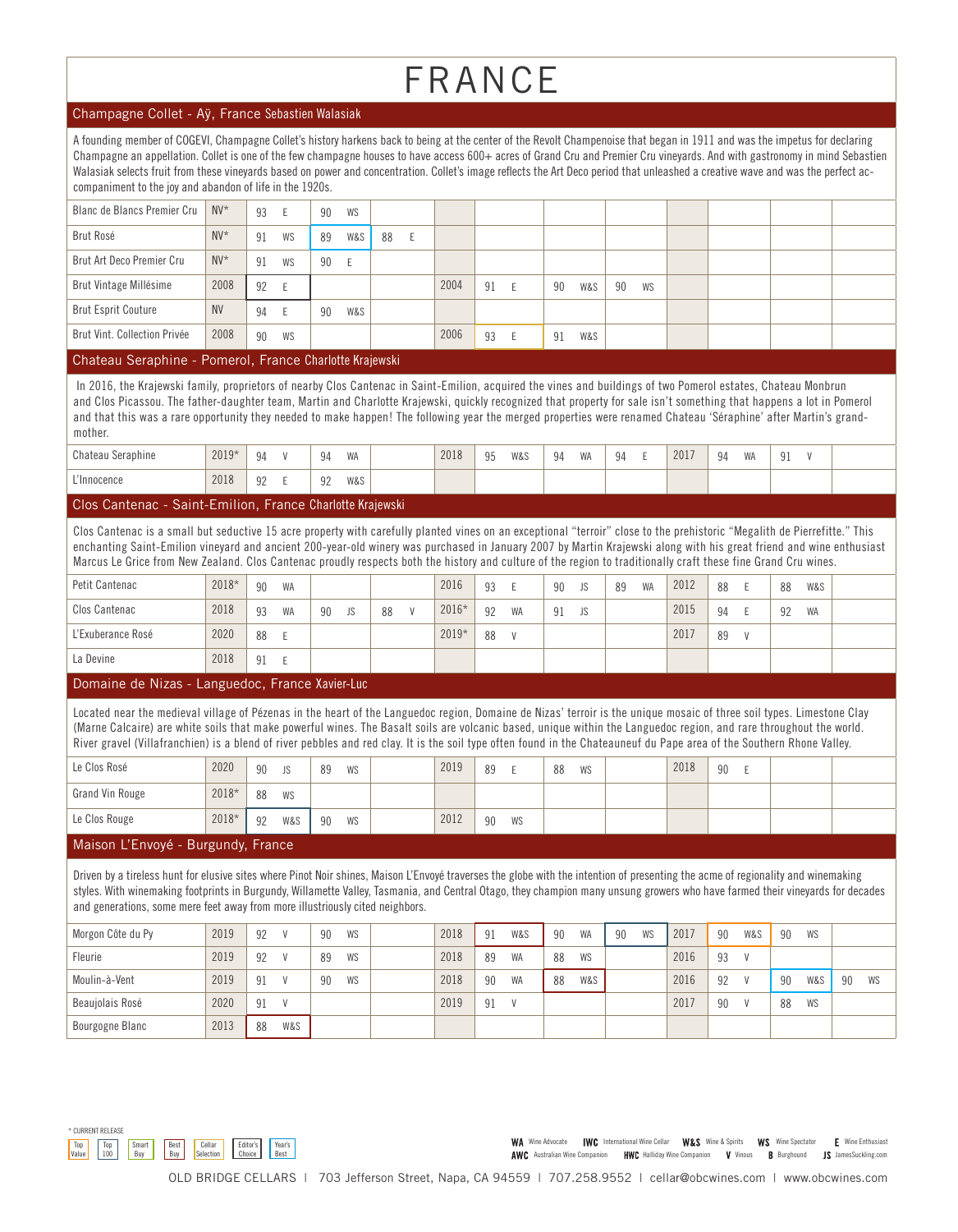### ITALY

### Poggiotondo - Tuscany, Italy Alberto Antonini

Situated in the heart of Tuscany, between Florence and Pisa, Poggiotondo's organic wines are a pure expression of the Chianti region. Alberto and Alessandra Antonini, following the principles of organic agricultures, grow their vineyards in a natural and balanced environment. The goal is making wines with a strong sense of place, wines that become a symbol of a respected and given territory.

| Rosso                  | 2010    | 89    | WS  | 88 | $\mathcal{U}$ |         |    |            |    |            |    |      |       |            |    |     |  |
|------------------------|---------|-------|-----|----|---------------|---------|----|------------|----|------------|----|------|-------|------------|----|-----|--|
| Vermentino             | 2015    | 91    | V   |    |               | 2013    | 89 | V          | 88 | <b>IWC</b> |    | 2012 | 89    | V          | 88 | W&S |  |
| Cerro del Masso        | 2010    | $88+$ | IWC |    |               | 2009    | 89 | <b>IWC</b> |    |            |    |      |       |            |    |     |  |
| Chianti Superiore      | $2019*$ | 90    | V   |    |               | 2016    | 89 | V          |    |            |    | 2015 | 88    | V          |    |     |  |
| Marmoreccia            | 2009    | 90    | WS  |    |               | 2008    | 90 | <b>WA</b>  | 90 | <b>WS</b>  | 90 |      |       |            |    |     |  |
| Chianti Riserva        | 2018    | 94    | V   |    |               | 2016*   | 90 | V          |    |            |    | 2015 | 90    | V          |    |     |  |
| Vigna Della Conchiglie | 2016    | 88    | V   |    |               | $2013*$ | 93 | WS         | 91 |            |    | 2009 | $91+$ | <b>IWC</b> | 91 | WS  |  |



WA Wine Advocate IWC International Wine Cellar W&S Wine & Spirits WS Wine Spectator E Wine Enthusiast AWC Australian Wine Companion HWC Halliday Wine Companion V Vinous B Burghound JS JamesSuckling.com

OLD BRIDGE CELLARS | 703 Jefferson Street, Napa, CA 94559 | 707.258.9552 | cellar@obcwines.com | www.obcwines.com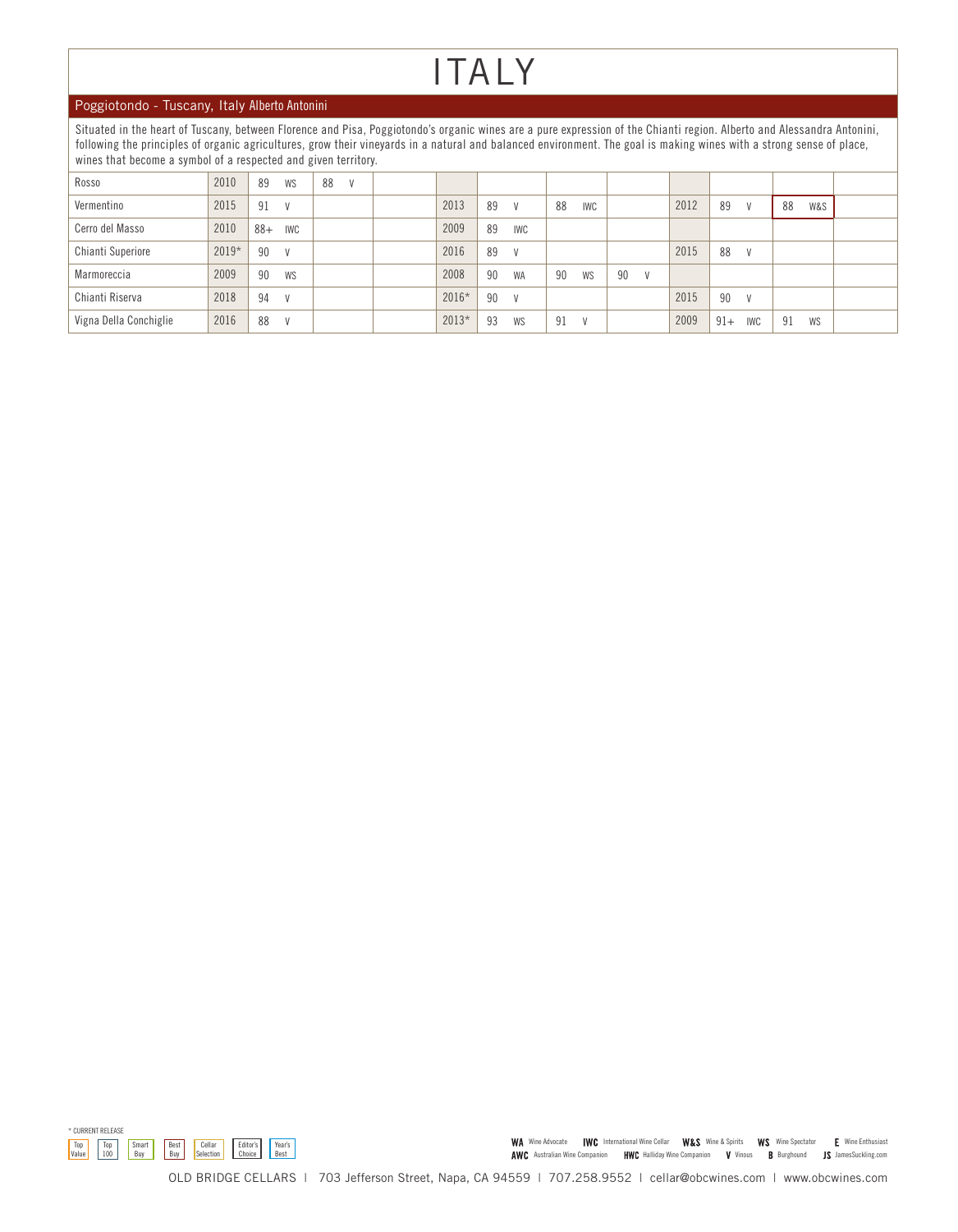# NEW ZEALAND

### Greywacke - Marlborough, New Zealand Kevin Judd

One of Marlborough's pioneering winemakers, Kevin Judd's appreciable career is intrinsically linked with the global path of New Zealand Sauvignon Blanc. Sourcing prime fruit from mature vineyards within the central Wairau and Southern Valleys, Kevin uses low-intervention winemaking to create wines hallmarked by their concentration, elegance and individuality. Alongside winemaking, Kevin's talent for photography has seen his evocative images appear in countless publications worldwide, and inevitably, take pride of place on the labels of his solo winemaking venture -- the synthesis of his dual passions.

| Sauvignon Blanc   | $2021*$ | 93 |              |    |           |    |    | 2020 | 94 | JS        | 92 | WS        | 91 | V   | 2019  | 93 | JS        | 92 | $\mathcal{U}$ | 91 | <b>WA</b> |
|-------------------|---------|----|--------------|----|-----------|----|----|------|----|-----------|----|-----------|----|-----|-------|----|-----------|----|---------------|----|-----------|
| Wild Sauvignon    | 2019    | 94 | $\mathsf{V}$ | 92 | JS        | 92 | WS | 2018 | 94 | JS        | 92 |           | 92 | E   | 2017  | 94 | JS        | 92 | WS            | 91 |           |
| Riesling          | 2019    | 92 |              | 91 | <b>JS</b> |    |    | 2018 | 90 | V         | 91 | <b>WA</b> | 91 | JS. | 2017  | 92 | JS        | 88 | WA            |    |           |
| <b>Pinot Gris</b> | 2020    | 91 | $\mathsf{V}$ |    |           |    |    | 2019 | 92 | <b>JS</b> |    |           |    |     | 2018  | 91 |           | 90 | JS            | 88 | WS        |
| Chardonnay        | 2018    | 93 | JS           | 93 | <b>WS</b> |    |    | 2017 | 96 | <b>JS</b> | 93 |           |    |     | 2016* | 94 | <b>JS</b> | 93 | $\mathcal{U}$ | 92 | WA        |
| Pinot Noir        | $2019*$ | 93 |              | 93 | <b>JS</b> | 92 | WS | 2018 | 93 | <b>JS</b> | 90 |           |    |     | 2017  | 95 | JS        | 93 | $\mathcal{U}$ | 91 | WS        |

### Greg Norman Estates - Marlborough, New Zealand Sam Bennett

Greg Norman Estates, founded in 1996, is a collection of fine wines crafted from stunning wine regions in California, New Zealand, and Greg's homeland of Australia. The selected growing regions are appreciated for the incredible wines they produce and the personal influence they have had on the Norman family over Greg's many years professionally touring the world. A strong believer in the role of wine as part of an active, easygoing lifestyle, Greg's aim is to produce approachable yet bold wines to be enjoyed by family, fans and wine enthusiasts alike.

| Marlborough Sauvignon Blanc 2020 |  | 90 | WS | 88 | WE |  | 2019 | 89 | <b>WS</b> | 89 |  |  |
|----------------------------------|--|----|----|----|----|--|------|----|-----------|----|--|--|
|----------------------------------|--|----|----|----|----|--|------|----|-----------|----|--|--|

### Innocent Bystander - Marlborough & Central Otago, New Zealand Joel Tilbrook

Innocent Bystander's close-knit team has a long standing track record of delivering a range of over-performing affordable wines with a personality all their own: strikingly branded, distinctly regional and varietally expressive. In 2014, the winery extended this philosophy across the Tasman Sea to New Zealand adding two cool climate regions – Central Otago and Marlborough – to Innocent Bystander's portfolio.

| Marlborough Sauvignon Blanc<br>ື | $0.001 +$<br>2021 | <b>IMC</b><br>VV J        |  | 2019 | 90                | WS | 89 |  | 2018 | Q <sub>0</sub> |    | 00<br>٥o | <b>IMC</b><br>VV J |    |  |
|----------------------------------|-------------------|---------------------------|--|------|-------------------|----|----|--|------|----------------|----|----------|--------------------|----|--|
| Pinot Noir<br>Central Otago      | 2019              | <b>IMC</b><br>OG.<br>11 U |  | 2018 | $\mathbf{0}$<br>ᆡ | WS | 89 |  | 2017 | $\cap$<br>JZ   | WS |          |                    | oo |  |



WA Wine Advocate IWC International Wine Cellar W&S Wine & Spirits WS Wine Spectator E Wine Enthusiast AWC Australian Wine Companion HWC Halliday Wine Companion V Vinous B Burghound JS JamesSuckling.com